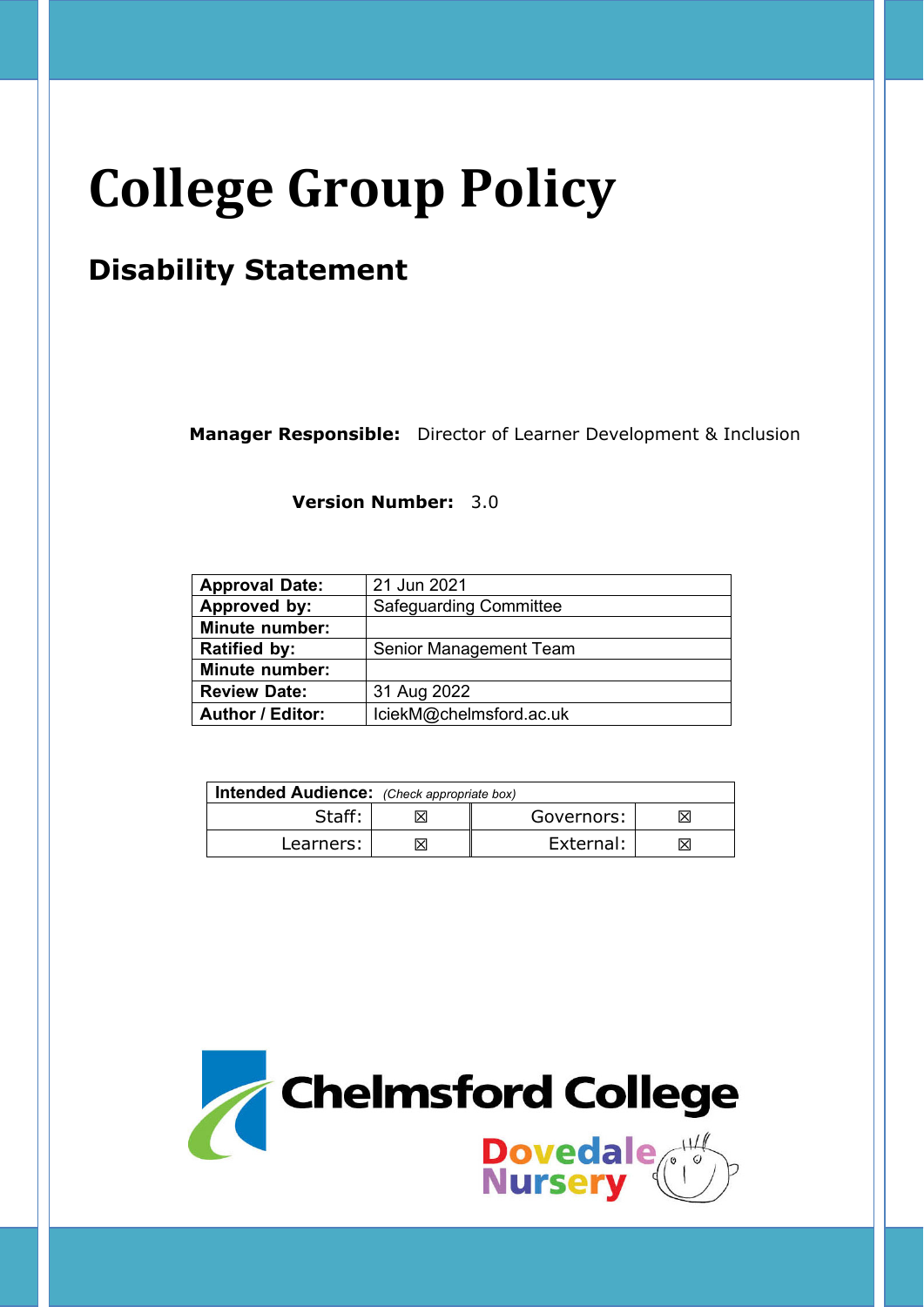#### **AMENDMENT SUMMARY**

| <b>Version</b> | Date        | <b>Remarks</b>                                                   |
|----------------|-------------|------------------------------------------------------------------|
| 3.0            | 21 Jun 2021 | Substantial Update and revision of processes and<br>nomenclature |

# **Age, Disability, Gender & Race Equality Statement**

Age, Disability, Gender and Race Equality Impact Measures will be set and monitored through analysis of all data related to potential suspected or actual abuse of this policy.

A copy of the Equality Impact Assessment Initial Screening Form is attached as an Annex to this document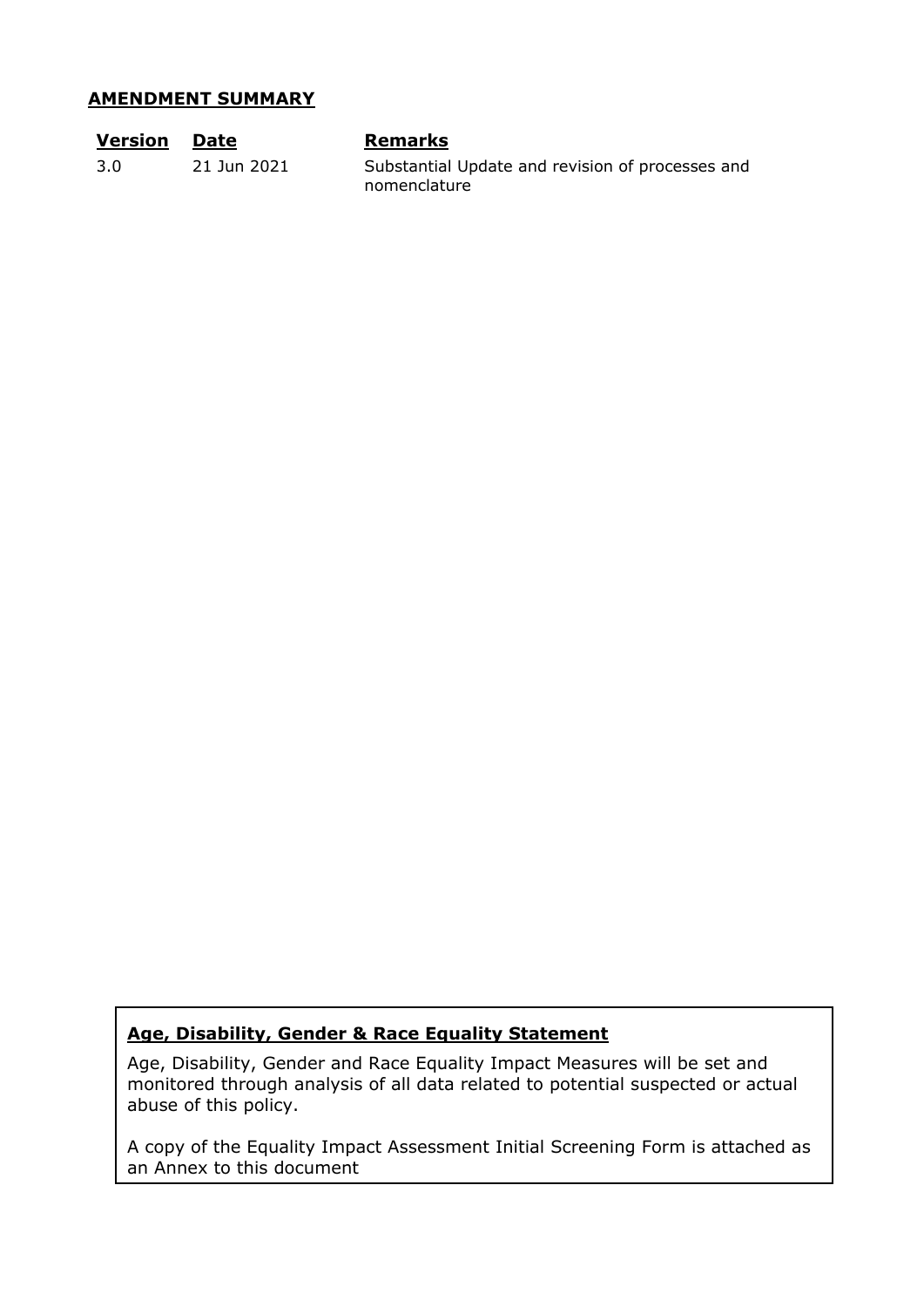# **ABOUT THIS STATEMENT**

Each year the College is required by Law to review its policy statement on the support available for Learners with learning difficulties and/or disabilities.

This document outlines what is available to Learners and how the services that they need can be obtained. It further provides information relating to the broader issues surrounding the College's commitment to this area of its work.

The policy statement is reviewed annually and will be updated to take account of new legislation. It can be made available as enlarged text, in Braille or audio form. Copies are held at the Reception area on both College sites and in the Learning Centres. In addition, this guide can be read and explained to those learners who would prefer this service.

# **OVERALL POLICY**

The College aspires to the principles underpinning the SEND Code of Practice and the Children and Families Act 2014, particularly:

*"the need to support the child or young person, and the child's parents, in order to facilitate the development of the child or young person and to help them achieve the best possible educational and other outcomes, preparing them effectively for adulthood" 1*

All learners are subject to the entry requirements set out in the prospectus, and we will make every effort to provide reasonable adjustments to help each student to achieve their qualification aim. However, there may be occasions when the College is not the most appropriate provider and we will therefore refer learners either to advice and guidance or to other providers.

# **IDENTIFICATION OF NEED**

Learners will be asked to describe any particular needs, disabilities, learning difficulties or medical conditions which might affect their ability to study at the College. This information will be used to help us support the learner. It will be passed on to tutors and others involved with the learner's consent.

If a learner does not wish this information to be passed on, we may not be able to give appropriate additional support.

If a learner feels that they have an individual need, they are asked to make this known to the College as soon as possible. There are a variety of opportunities to do this and an appointment can be requested before applying for a course. This can be done by ticking the appropriate box when completing an application form before interview and by completing an individual needs questionnaire. This can be completed and submitted to a designated mailbox or a paper copy can be requested and completed and returned in hard copy.

When an Individual Needs questionnaire is returned, an interview will be arranged for them if appropriate. During this interview, the nature, extent and level of support that is required is assessed. Details of the support that can be

<sup>&</sup>lt;sup>1</sup> SEND Code of Practice, January 2015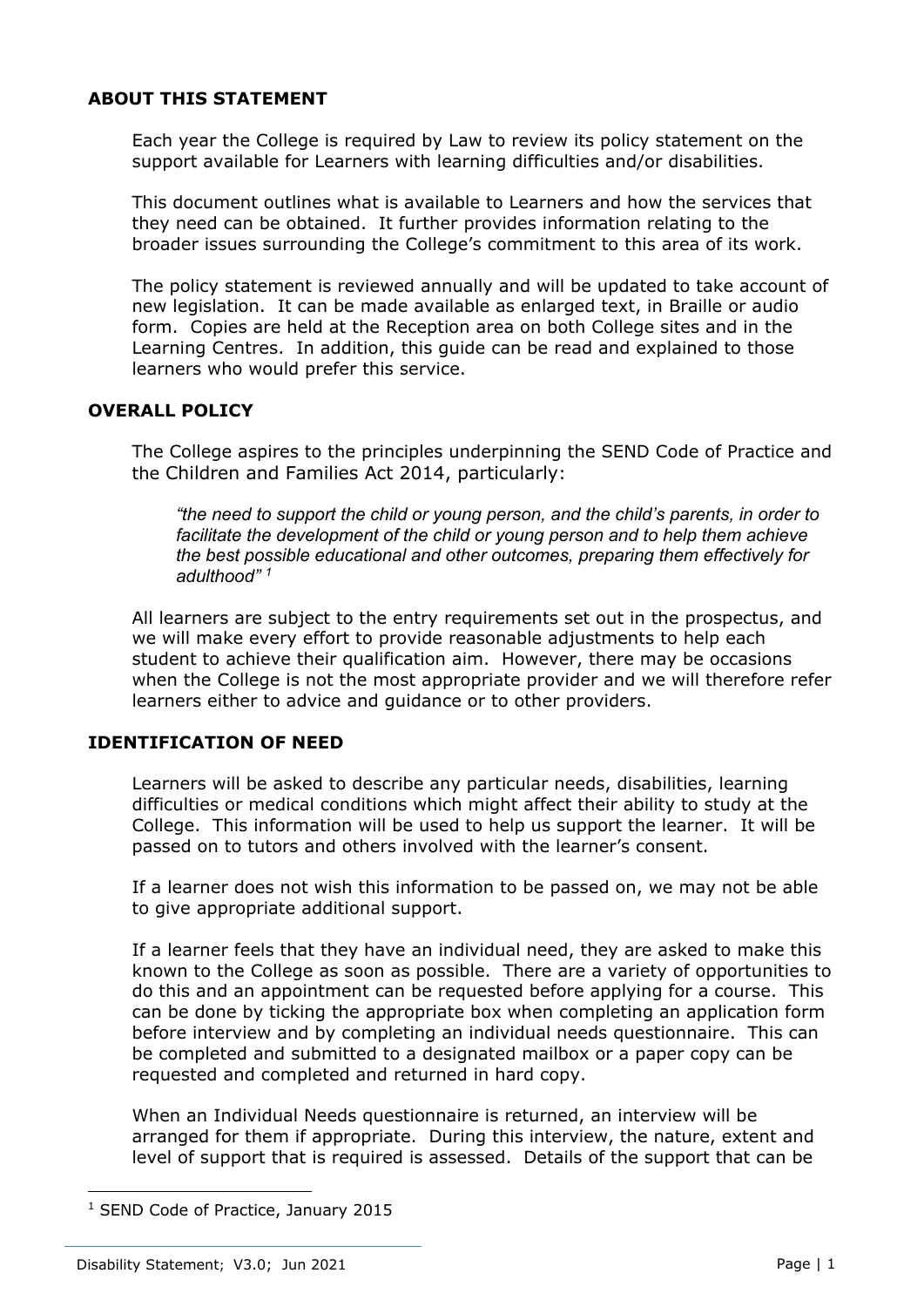offered is discussed and recommendations recorded. This information is given to tutors and relevant support staff. The interview is conducted with sensitivity and information is held in compliance with the requirements of the Data Protection Act 2018.

These referral procedures may delay the processing of the application. However, they are considered necessary to ensure that the College is able to meet the additional support needs of the learners.

Referral can also take place at any time after enrolment, but learners are strongly encouraged to make any particular needs known as soon as possible so that support can be planned and needs responded to quickly.

# **These procedures are not a mechanism by which the College seeks to exclude certain categories of student.**

**Support is an entitlement of all learners.** 

# **EDUCATIONAL FACILITIES & SUPPORT**

Support can be provided in and outside the classroom and in our Skills Development Centres. The support available includes:

- Learning support assistants, 1:1, 1:2 or small group support
- Personal care
- Communication Support Worker
- Literacy and Numeracy specialist support tutors
- Enlarged print, magnifiers and other specialist equipment
- Specific assistive technology requirements can be discussed with the Learning Support Co-ordinator.

In addition, there are Skills Development Centres, which provide additional support with literacy and /or numeracy and study skills. Wherever necessary, tutors are advised on the best means of providing an appropriate learning experience to the student. Fundamental to this is the belief that support can be the mechanism by which Learners achieve their potential.

The progress of learners is reviewed regularly, and the Additional Learning Support department can assist in the remediation of individual problems whilst on programme.

Learners themselves are the College's greatest resource and we believe that they are best able to identify their own needs. Both access and services for people with disabilities are the subject of ongoing review and development in line with legislation, the Disability Equality Duty, national trends and local requirements.

The College acknowledges the contributions that can be made by both voluntary and statutory agencies and seeks to work closely with other agencies to offer a comprehensive package of support to individual Learners.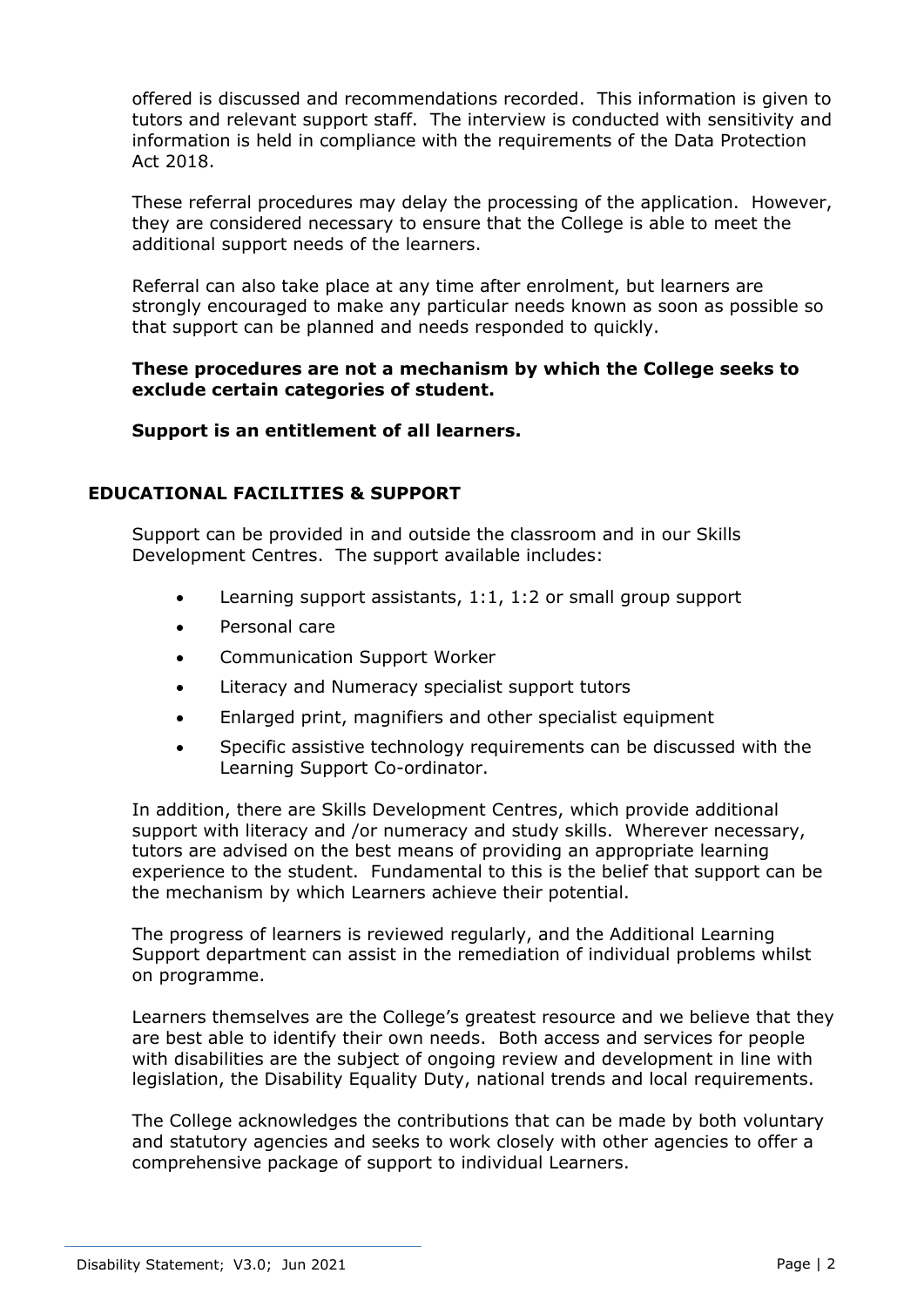Wherever practicable, items of equipment to support learning will be supplied to individual Learners for the duration of their stay at the College. These remain the property of the College and it is expected that due care will be taken of these articles.

The teaching staff at the College have broad experience of education and training and have a professional responsibility to render the curriculum as accessible as possible to all their learners. There are also members of staff who have specialised in the education of learners with learning difficulties and disabilities. The College employs a number of Learning Support Assistants who are assigned to facilitate the learning goals of individual Learners.

# **COMPLAINTS & APPEALS PROCEDURES**

It is the aim of the College to provide all its learners and clients with a highquality service. However, from time to time problems do occur. Learners have the right to pursue the resolution of any difficulties and the College will undertake to respond to their complaint with care and concern. In the unlikely event that difficulties continue to exist the college Complaints Policy will enable learners to appeal against an internal assessment decision that they believe to be inaccurate. Appeals against external assessment decisions will be dealt with in accordance with the regulations of the awarding body.

For further information please refer to the Complaints Policy which can be found on the intranet under Official Documents and on the College website.

# **EQUALITY & DIVERSITY POLICY**

Chelmsford College recognises that there are abilities in all members of the community. We seek to ensure that all at the College feel valued and able to fulfil their potential.

*"6.1 Chelmsford College will promote equality of opportunity to all staff and students in accordance with the Equality Act 2010.* 

*This legislation has also introduced the general and specific duties for public sector organisations to promote equality of opportunity to people of all sexual orientations, religious or belief groups and age groups.* 

*6.2 Chelmsford College believes in equality of opportunity in all its activities including the delivery of education, training, projects, procurement, employment and recruitment.* 

*6.3 It is unlawful to discriminate directly or indirectly on the grounds of race, disability, gender colour, nationality, religion or belief, ethnic origin, sex, age or sexual orientation.* 

*6.4 Where practicable the College will endeavour to accommodate the cultural and religious needs of students and staff within the constraints of operational requirements.* 

*6.5 The College reports annually on arrangements that have been put in place*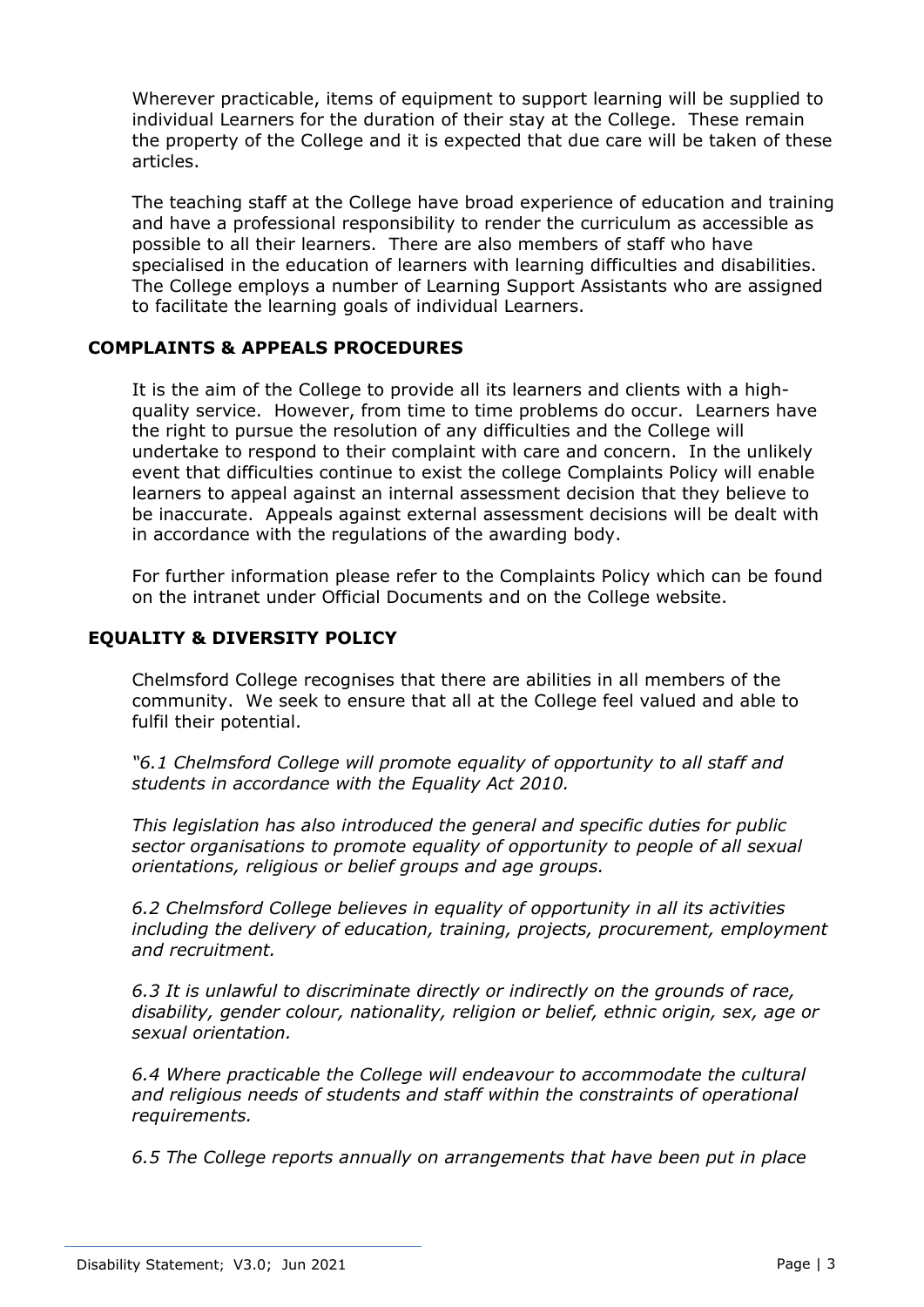*to meet its equality duties, together with the impact on actions taken."2*

The full policy and summary are available in the Official Documents section of the Intranet and on the College website.

This is one of a number of policy statements which serve to remind us all that diversity in our society is a strength and we must ensure equality and equity.

# **EXAMINATION ARRANGEMENTS**

The College is committed to ensuring that exam concessions are obtained for each student requiring this service when this facility has been clearly recommended by an Educational Psychologist, specialist dyslexia staff or a Medical Consultant. It is the responsibility of the student to notify the college of their request by contacting the Additional Learning Support department. Full details of how to request an assessment are available on the college website or by contacting the Additional Learning Support department. This should be done at the earliest opportunity, as a late application for additional support/concessions may jeopardise the ability of the College to implement an effective and beneficial strategy for the student.

Further it must be emphasised that failure to disclose significant information may also serve to detract from the quality of service available to the learner.

#### **If you do not tell us we will not be able to help.**

#### **OTHER RELEVANT FACILITIES & SUPPORT**

The College has procedures for ensuring that welfare, guidance and careers advice are available. Further details of these facilities and others are contained in the Student Handbook.

# **PHYSICAL ACCOMMODATION & ACCESS**

All areas of the College are physically accessible in compliance with the Disability Discrimination Act Part 4.

This includes:

- WCs and hoist on both sites for Learners with mobility difficulties
- Ramps for wheelchair users
- Auto doors to main entrances at Moulsham Street and Princes Road
- Hand rails at Moulsham Street
- Several internal doors widened to accommodate wheelchairs
- Lifts
- Sports Centre shower area for wheelchair users
- Evac Chairs
- Additional disabled parking at both sites

<sup>2</sup> Equality & Diversity Policy, Chelmsford College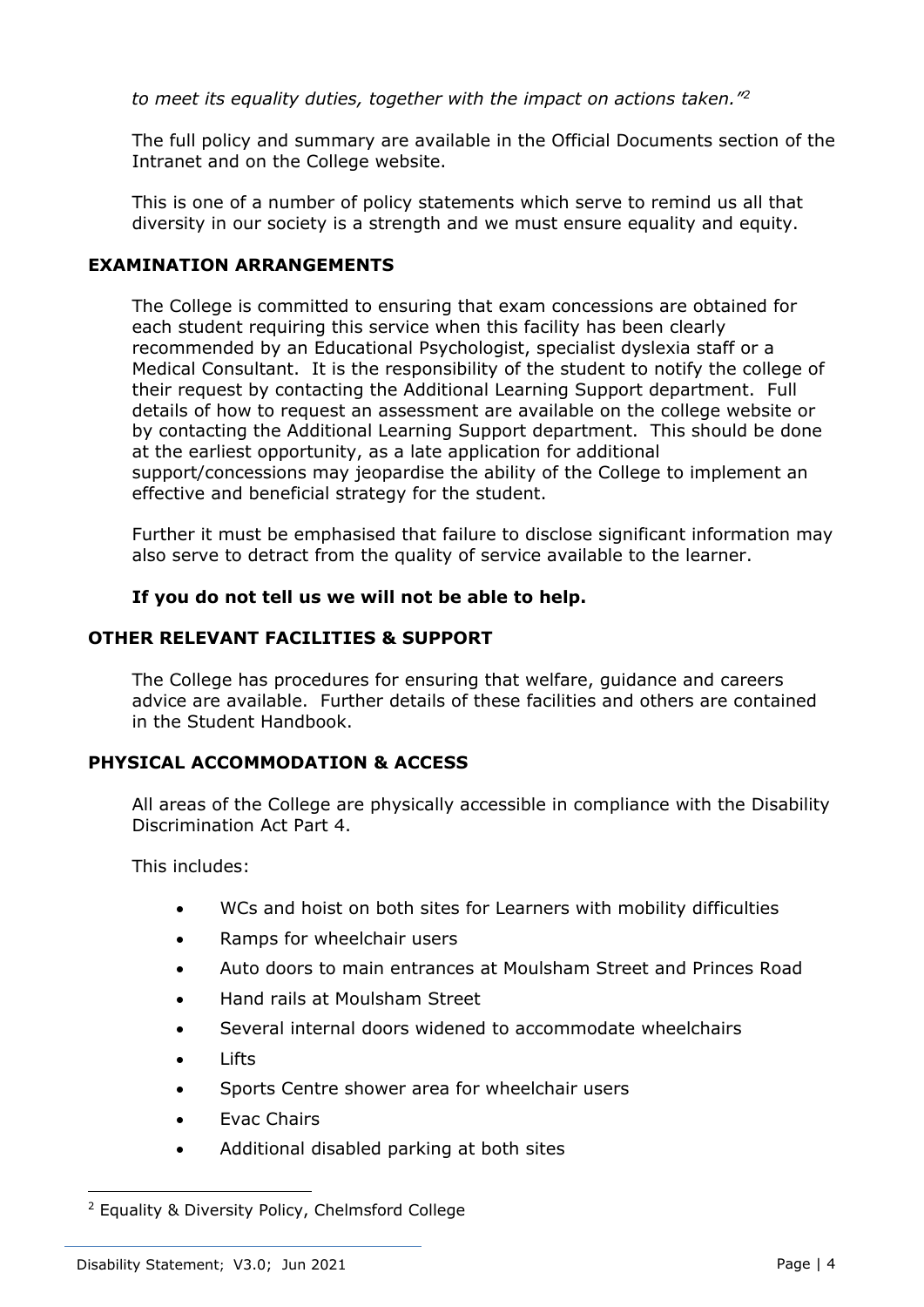Induction loops in a range of classrooms at both sites, plus all reception areas and learning centres.

#### **SOURCES OF FUNDING**

The College has access to a range of funding sources. Different agencies apply different criteria and therefore provide for differing needs. Detailed information about the funding available to provide additional support can be discussed during the admissions procedure.

#### **ADDITIONAL LEARNING SUPPORT PROCESS**

#### **Prior to Entry**

As part of the admissions process, potential learners for full-time and part time courses are asked to disclose individual needs through indicating on the application form whether or not they have a learning difficulty and/or disability that may impact on their learning.

Learners who disclose needs at this stage are directed to complete a confidential individual needs questionnaire. They are asked to indicate their main disability and/or learning difficulty (using ILR categories), give details of any support they have received in the past, any special arrangements for examinations and current support needs. These forms are returned to the ALS Co-ordinator.

Learners, who identify a current support need, are then given appointments for an initial assessment interview with the ALS Co-ordinator if appropriate. At this interview, the learner's needs are discussed, and recommendations made for appropriate support provision. Learners are asked to agree at the start of the interview that, although kept securely and in confidence, any information disclosed will be shared with others on a need to know basis. Details of the initial assessment interview are recorded on a pro-forma which is signed by both the learner and the Support Manager. If the discussion is held remotely learners are asked to agree verbally and a note made on the form. Information provided at the learning support interview is held by the ALS Co-ordinator and disseminated to the course team and other appropriate staff.

The referral process is flexible – a learner may also be referred following initial advice and guidance or an initial interview. Interviews to establish support needs begin in October and continue throughout the academic year to enable planning of support provision.

#### **On programme**

Learners are given another opportunity for disclosure at enrolment through and completing the individual needs questionnaire indicated above or by requesting to speak to the ALS Co-ordinator. They will then be offered an learning support interview if appropriate.

Screening/initial assessment of literacy and numeracy levels for all full-time and appropriate part-time learners on new courses takes place during the induction period. Learners can also self-refer to the Skills Development Centres or can be referred at any point during the academic year.

Learners following a support programme in the Skills Development Centre have targets set as part of their individual learning plan. These targets are reviewed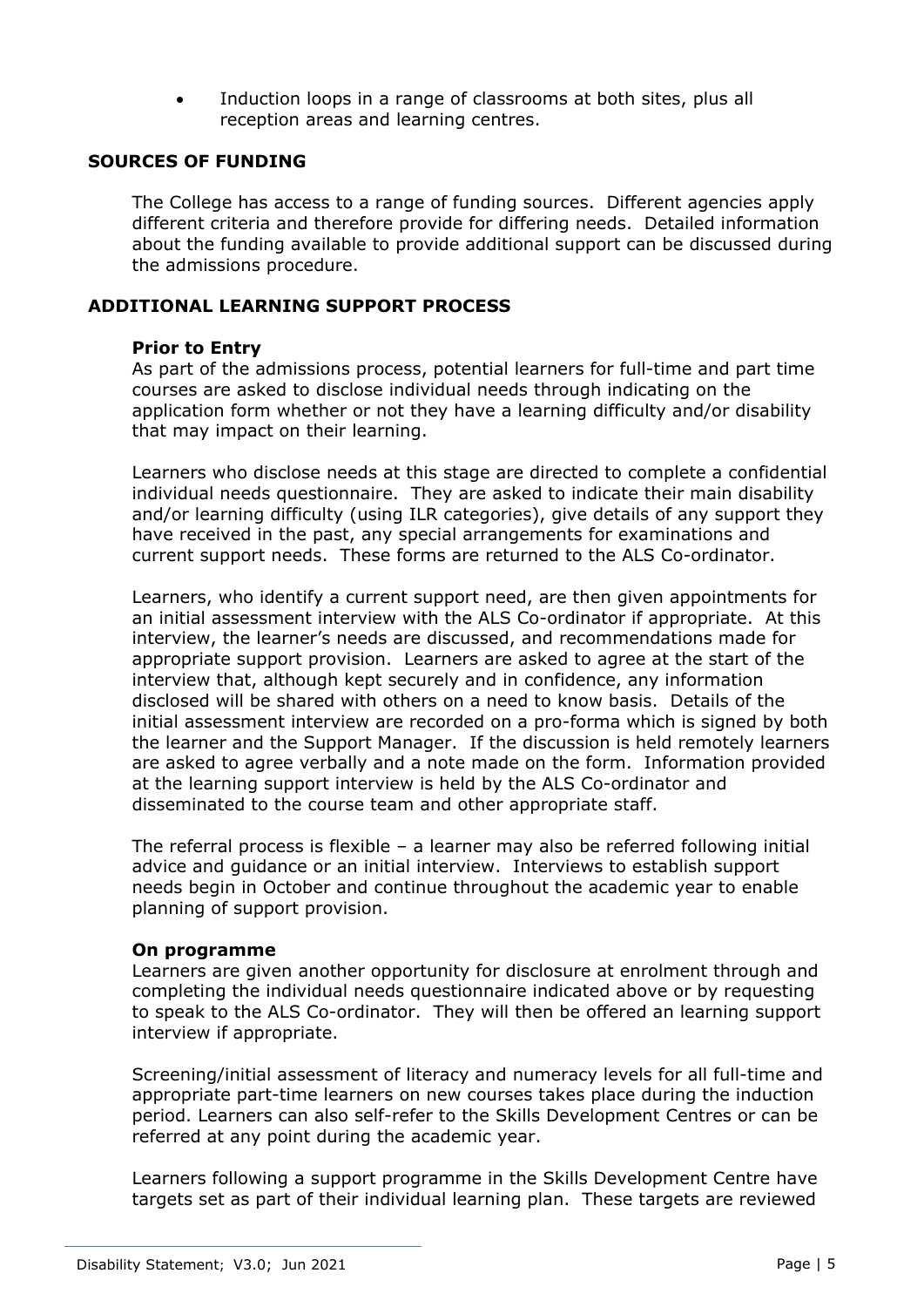every six weeks and learners are involved in reviewing their targets and progress.

#### **SPECIAL PROVISION**

All students in Special Provision have one to one or a high level of support. These students achieve targets based on their EHCP outcomes. These outcomes are tracked on a daily basis and reviewed regularly. The students are supported from the moment they arrive at College until when they leave at the end of their day. The department also has a behaviour lead who can work with staff, students and parents to monitor and modify behaviour. The area has changing rooms for personal care, ceiling hoists in some classrooms and height adjustable tables.

#### **EXTENDED LEARNING**

Student in Extended Learning follow a Study Programme. Students follow pathways in Life Skills and Independence, Vocational, Employment or a Supported Internship. Some students have one to one support and there is in-class support for other students. Supervision is also in place at break times. Students on Life Skills are assessed and tracked to meet their EHCP outcomes and can gain specific qualifications if they progress to the Vocational or Employment pathway. Students on the Supported Internship are also supported by a job coach. The department has a quiet room and disabled toilets.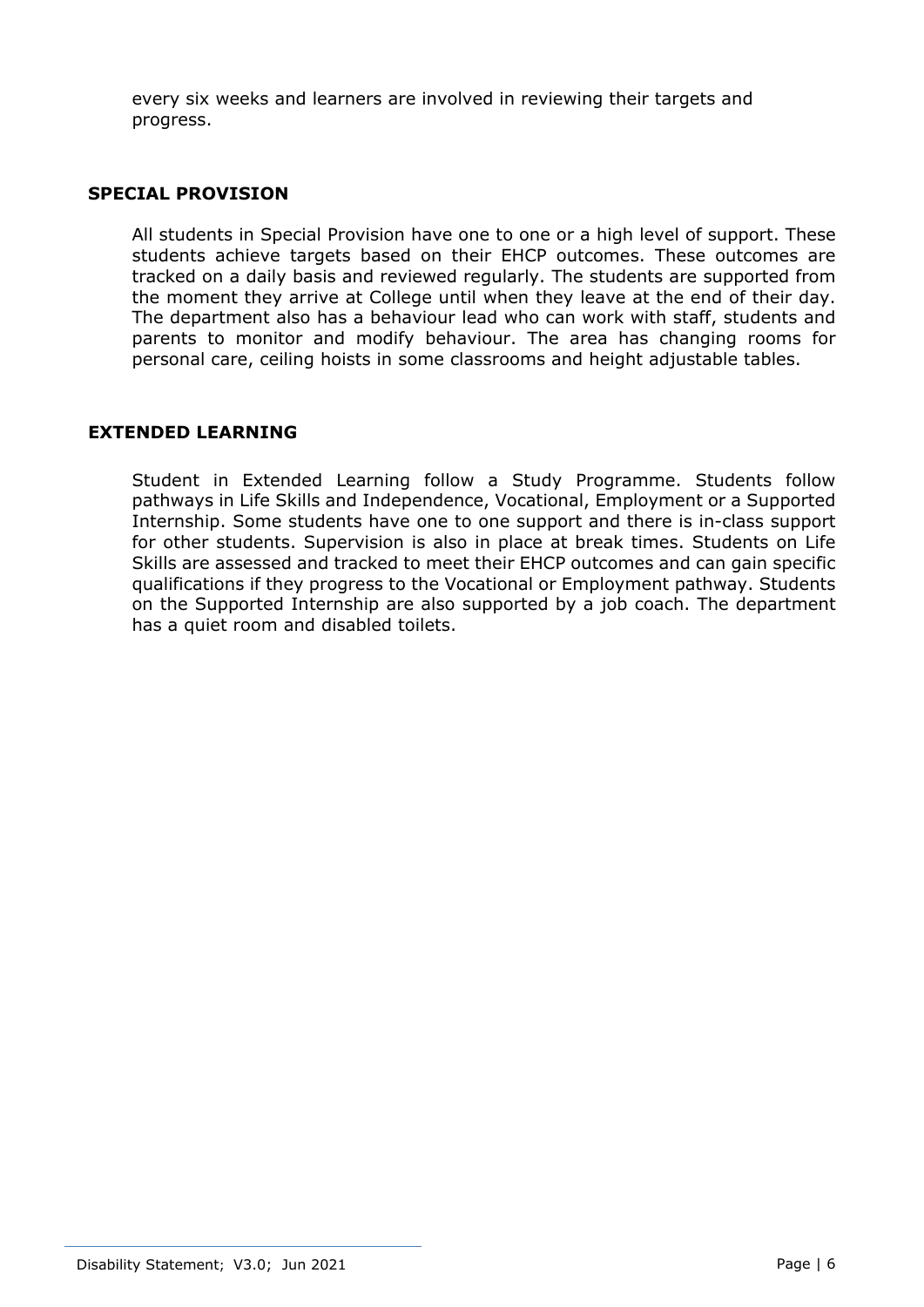# **Equality Impact Assessment (EIA) Initial Screening Form**

Name of the Policy, Procedure, Practice or Proposal being screened:

Disability Statement

Provide a brief description of its purpose:

To provide information about how learners can inform the college of a learning difficulty or disability that they feel is a potential barrier to study and to set out the college policy in response to such disclosure.

Are there controls in place to monitor the uniform application of this practice? (if no please explain below)

Yes N<del>o</del>

Does the policy or process have the potential to affect a particular group disproportionately in either a positive or negative way? Please provide comments with supporting evidence:

No

If you have identified a medium or high equality impact please complete the following, otherwise leave blank. Add additional comment below the questions as necessary.

| Are there any other policies or practices that need to be |  | <b>No</b> |
|-----------------------------------------------------------|--|-----------|
| assessed alongside this screening?                        |  |           |

Should the policy or practice proceed to a full Equality Impact Assessment?

**Yes No**